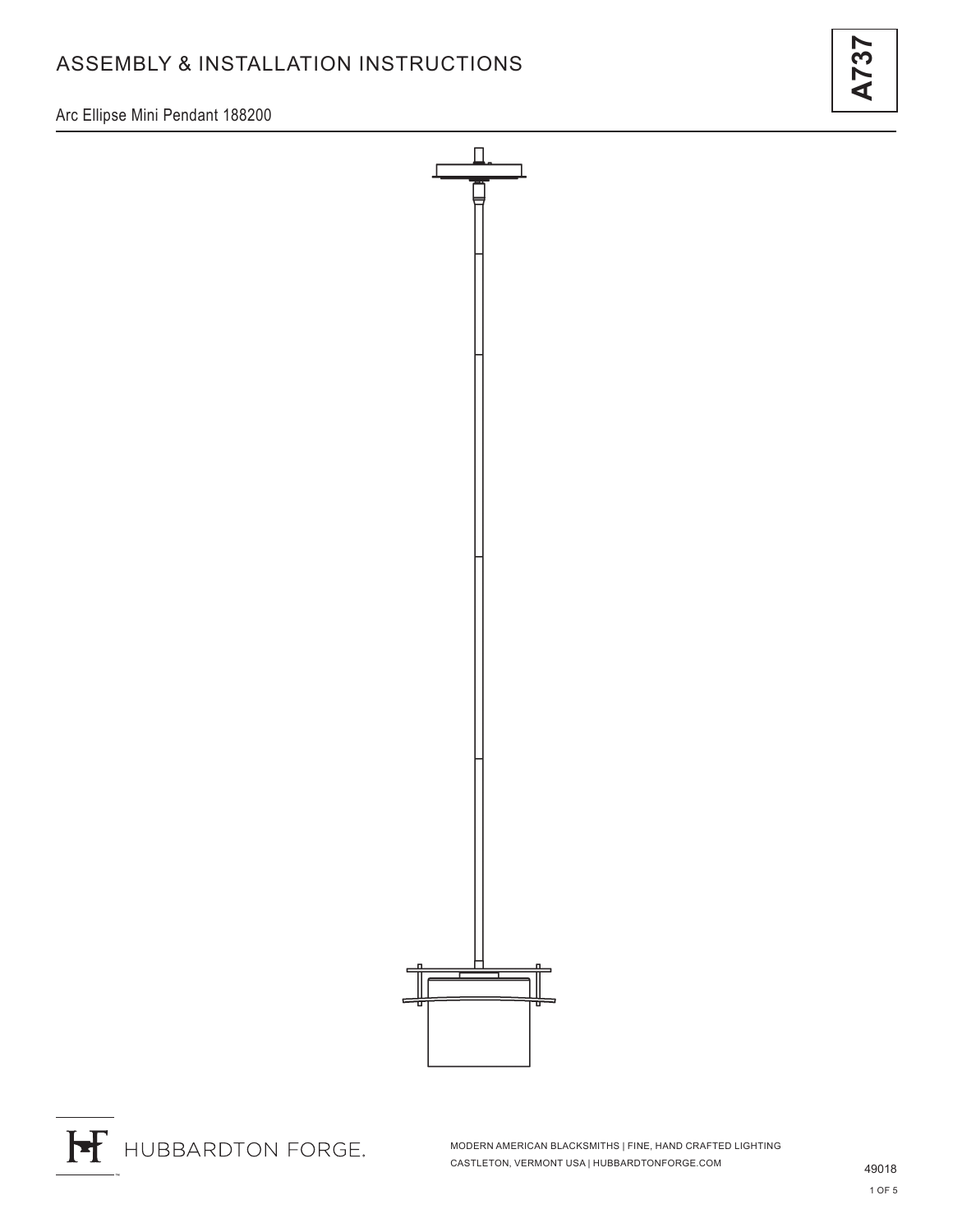### **Component Parts**

- **A Fixture**
- **B Fixture Coupling**
- **C Crossbar**
- **D Jam Nut**
- **E Threaded Nipple**
- **F Ground Screw**
- **G Canopy Ring**
- **H Canopy**
- **I Swivel**
- **J 3" Fixture Pipe (1)**
- **K 6" Fixture Pipe (1)**
- **L 12" Fixture Pipe (3)**
- **M Stem Nipple (6)**
- **N Socket**
- **O Bulb (not included)**
- **P Glass**
- **Q Retaining Ring**
- **R Socket Tool**

**A737**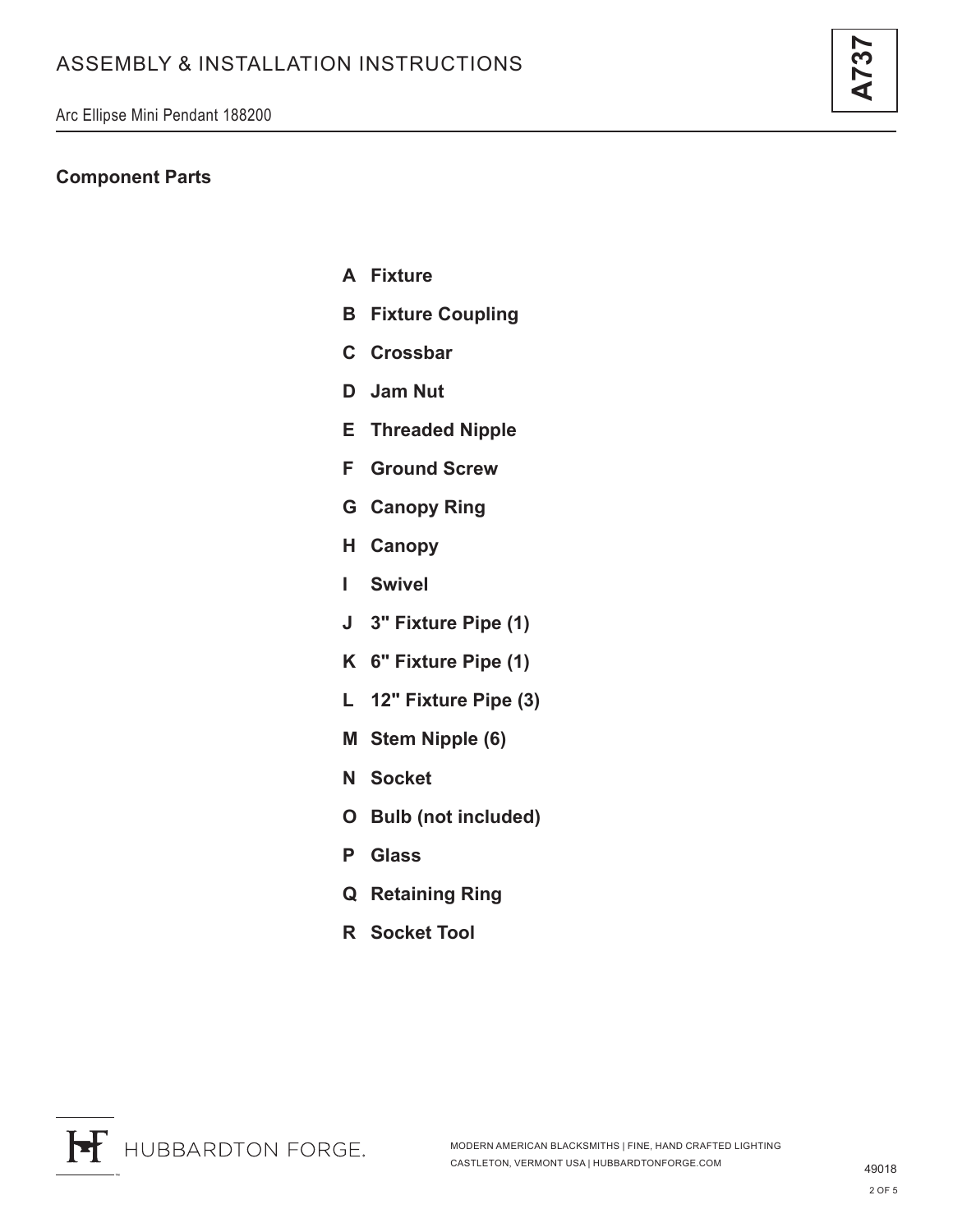

### Arc Ellipse Mini Pendant 188200

**CAUTION:** *FAILURE TO INSTALL THIS FIXTURE PROPERLY MAY RESULT IN SERIOUS PERSONAL INJURY OR DEATH AND PROPERTY DAMAGE.* We recommend installation by a licensed electrician. This product must be installed in accordance with applicable installation code(s), by a person familiar with the construction and operation of the product and the hazards involved.\*

Caution: Do not exceed maximum wattage noted on fixture. Use only recommended bulbs with fixture.

Please Note: After installation extra hardware and accessories are possible due to our kits are used on multiple products and options.

#### **To Install Fixture** *(Figure 1) on following page*

**CAUTION:** BE SURE POWER IS OFF AT THE MAIN BREAKER BOX PRIOR TO INSTALLATION.

- 1. Carefully unpack fixture (A) from the carton.
- 2. Thread jam nut (D) and crossbar (C) onto threaded nipple (E) with ground screw (F) facing towards swivel (I); leave both parts loose.
- 3. Using two machine screws (not provided), temporarily fasten crossbar (C) to the electric box.

**NOTE:** A NEW ELECTRIC BOX COMES WITH SCREWS. WHEN REPLACING A FIXTURE, RETAIN THE EXISTING SCREWS FOR USE WITH THE NEW FIXTURE.

- 4. Adjust the length of threaded nipple (E) in crossbar (C) so that canopy ring (G) will hold canopy (H) against the ceiling with no threads showing for best appearance. When the correct adjustment is established, tighten jam nut (D) against crossbar (C) to secure the adjustment.
- 5. Remove crossbar (C) from the electrical box and proceed with the assembly instructions.
- 6. Locate fixture pipes (J, K, L), fixture (A) and stem nipples (M). Nipples (M) can be found in the kit bag.
- 7. Provided are multiple fixture pipes in three different lengths. Choose the combination that will acheive the overall height desired. Refer to the table below to determine the pipes required to reach the desired overall height. Once you have determined the components necessary, feed the wires that exit fixture coupling (B) through the individual components and thread pipes and couplings together. Wires will slip easier through loose components than through pipes and couplings that are pre-assembled. Once wires are run, apply thread locking compound to all the connection points and assemble the pipes and nipples.

|                                    |              | <b>Overall Height of Fixture</b> |      |      |      |      |      |      |      |      |      |      |      |      |      |      |      |
|------------------------------------|--------------|----------------------------------|------|------|------|------|------|------|------|------|------|------|------|------|------|------|------|
|                                    |              | 8.6                              | 11.6 | 14.6 | 17.6 | 20.6 | 23.6 | 26.6 | 29.6 | 32.6 | 35.6 | 38.6 | 41.6 | 44.6 | 47.6 | 50.6 | 53.6 |
| ਰ।<br>.는<br>≔<br>௨<br>-<br>. ≖ ∝≛. | 3" Pipe (J)  |                                  |      |      |      |      |      |      |      |      |      |      |      |      |      |      |      |
|                                    | 6" Pipe (K)  |                                  |      |      |      |      |      |      |      |      |      |      |      |      |      |      |      |
|                                    | 12" Pipe (L) |                                  |      |      |      |      |      |      |      |      |      |      | ے    |      |      |      |      |

**NOTE:** APPLICATION OF THE THREAD LOCKING COMPOUND IS NECESSARY TO PREVENT THE PIPE FROM LOOSENING DURING REGULAR MAINTENANCE AND CLEANING OF THE FIXTURE. BE CERTAIN TO APPLY THE COMPOUND.

- 8. Carefully slide canopy ring (G) and canopy (H) over wires and fixture pipes (J, K, L) until they rest on fixture (A).
- 9. Slip wires from the fixture (A) through assembled swivel (I) and thread swivel onto final pipe. It may be neccesary to remove a nipple (M) for this to work on shorter overall fixture heights.
- 10. Refer to instructions on next page to continue installation.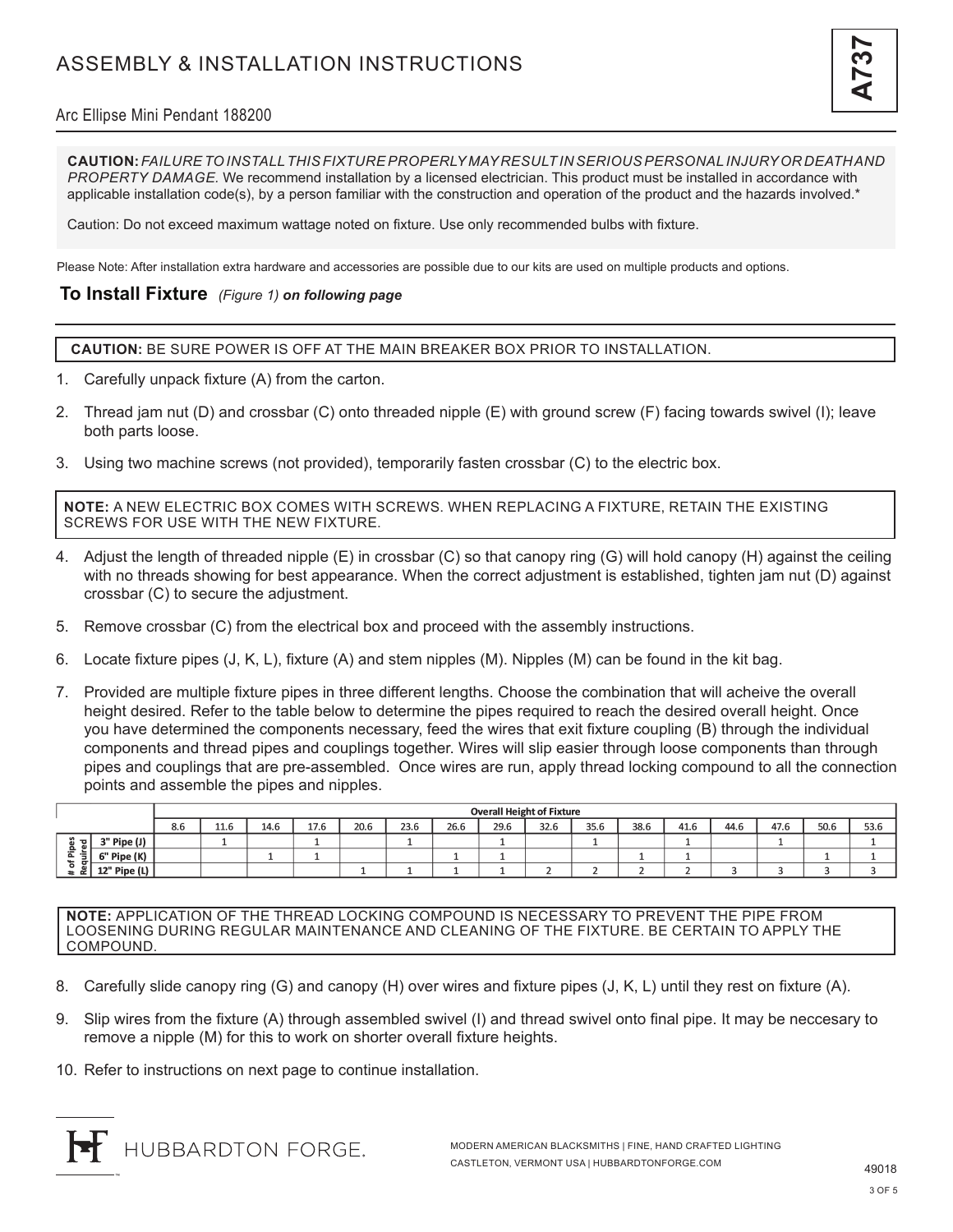# ASSEMBLY & INSTALLATION INSTRUCTIONS

#### Arc Ellipse Mini Pendant 188200

- 11. Using two machine screws (not provided), fasten crossbar (C) to the electric box.
- 12. Using suitable wire connectors (not provided) connect fixture wires to supply (white/ribbed to white and black/smooth to black). Attach a pigtail lead to crossbar ground screw (F). Hold canopy (H) close, connect all ground wires (bare copper or green to bare copper or green).

**CAUTION:** MAKE SURE WIRE CONNECTORS ARE TWISTED ON SECURELY, AND NO BARE WIRE IS EXPOSED.

13. Slide canopy (H) against ceiling, and secure with canopy ring (G).

**CAUTION:** BE SURE NO WIRES ARE PINCHED BETWEEN CANOPY (H) AND THE CEILING.



H HUBBARDTON FORGE.